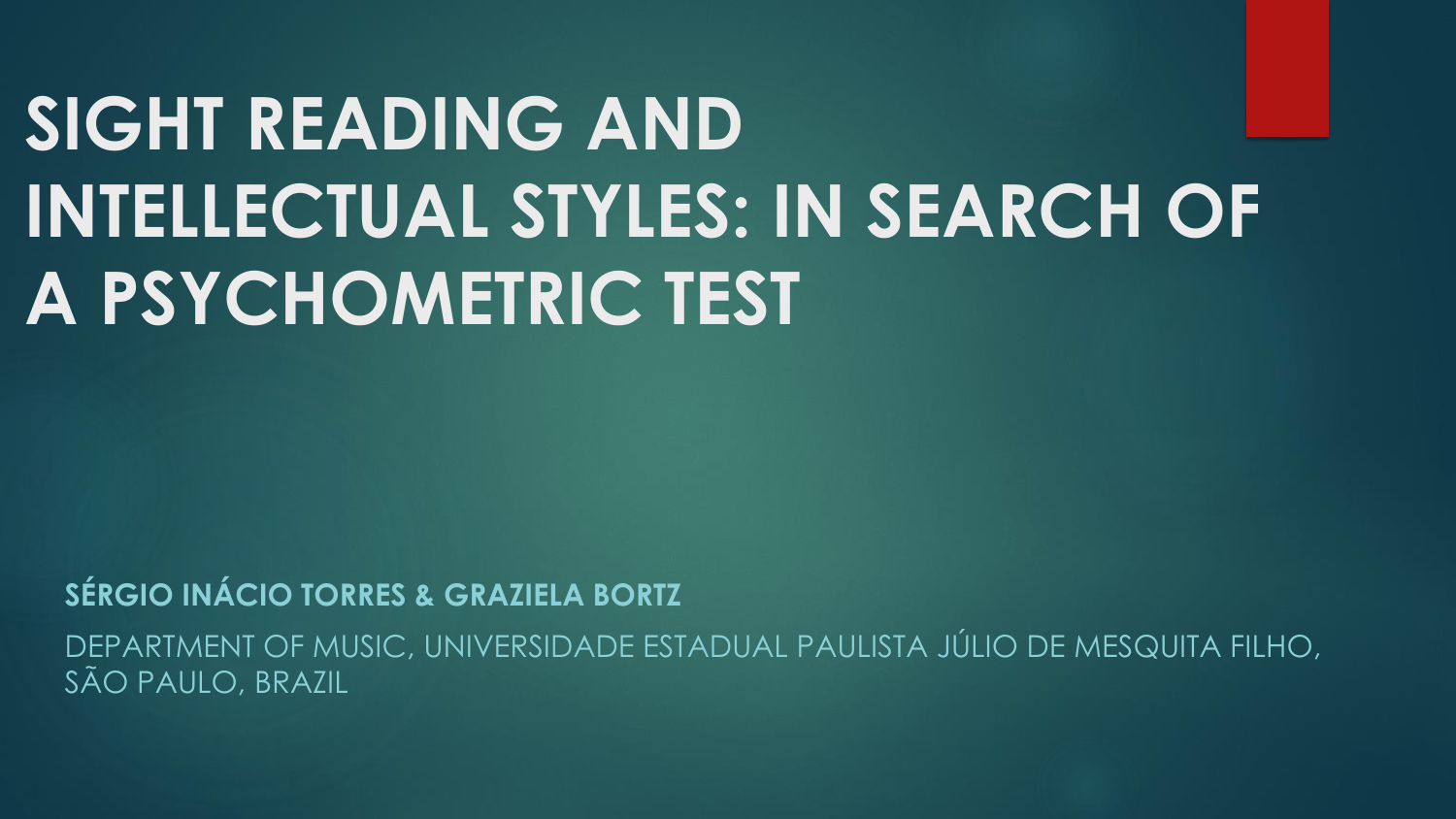Sight reading practices and teaching have been subject of several researches in performance.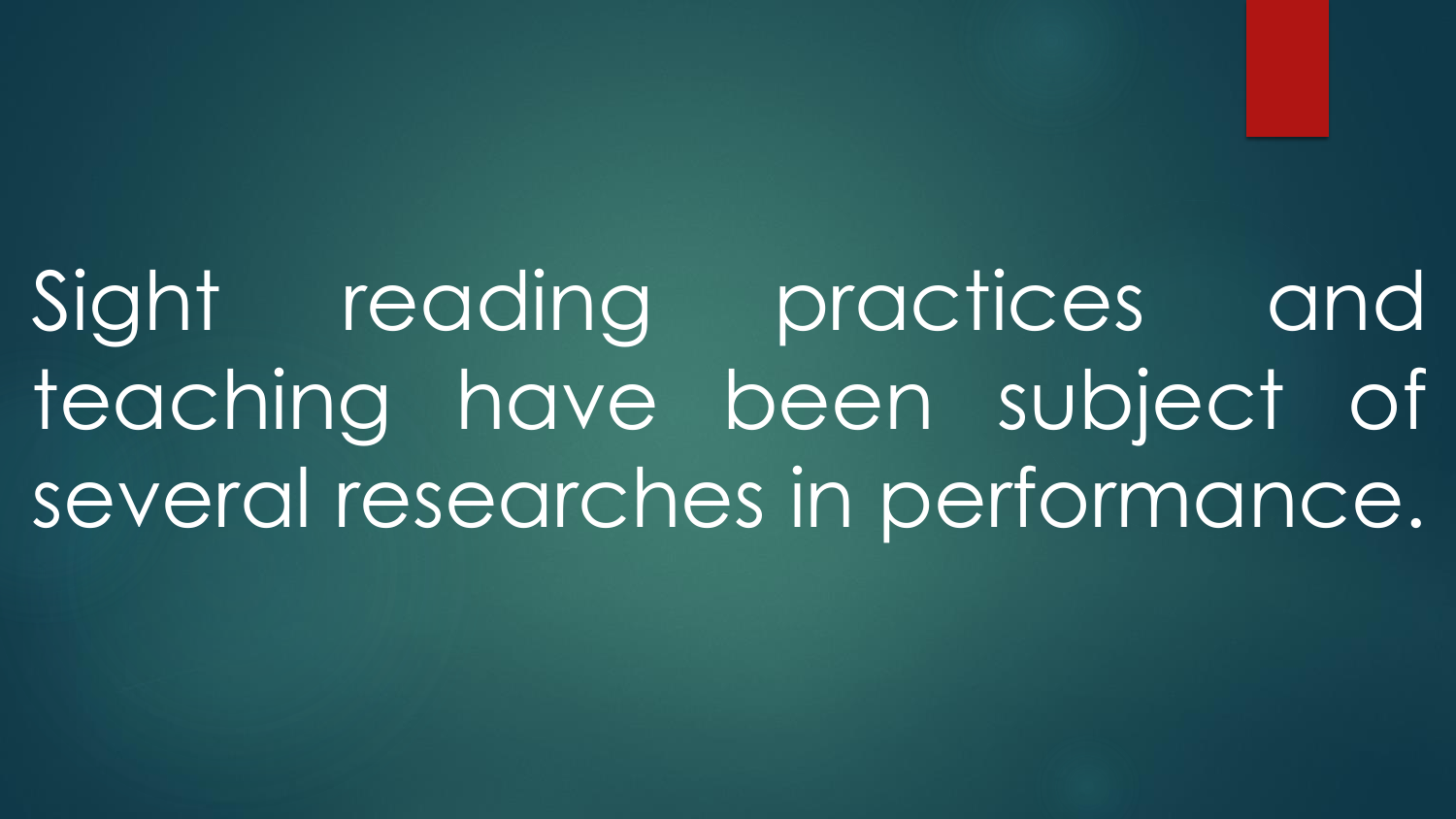In music education major studies, there are few investigations, although there is a demand for it on practices that focus on beginning instrumentalists.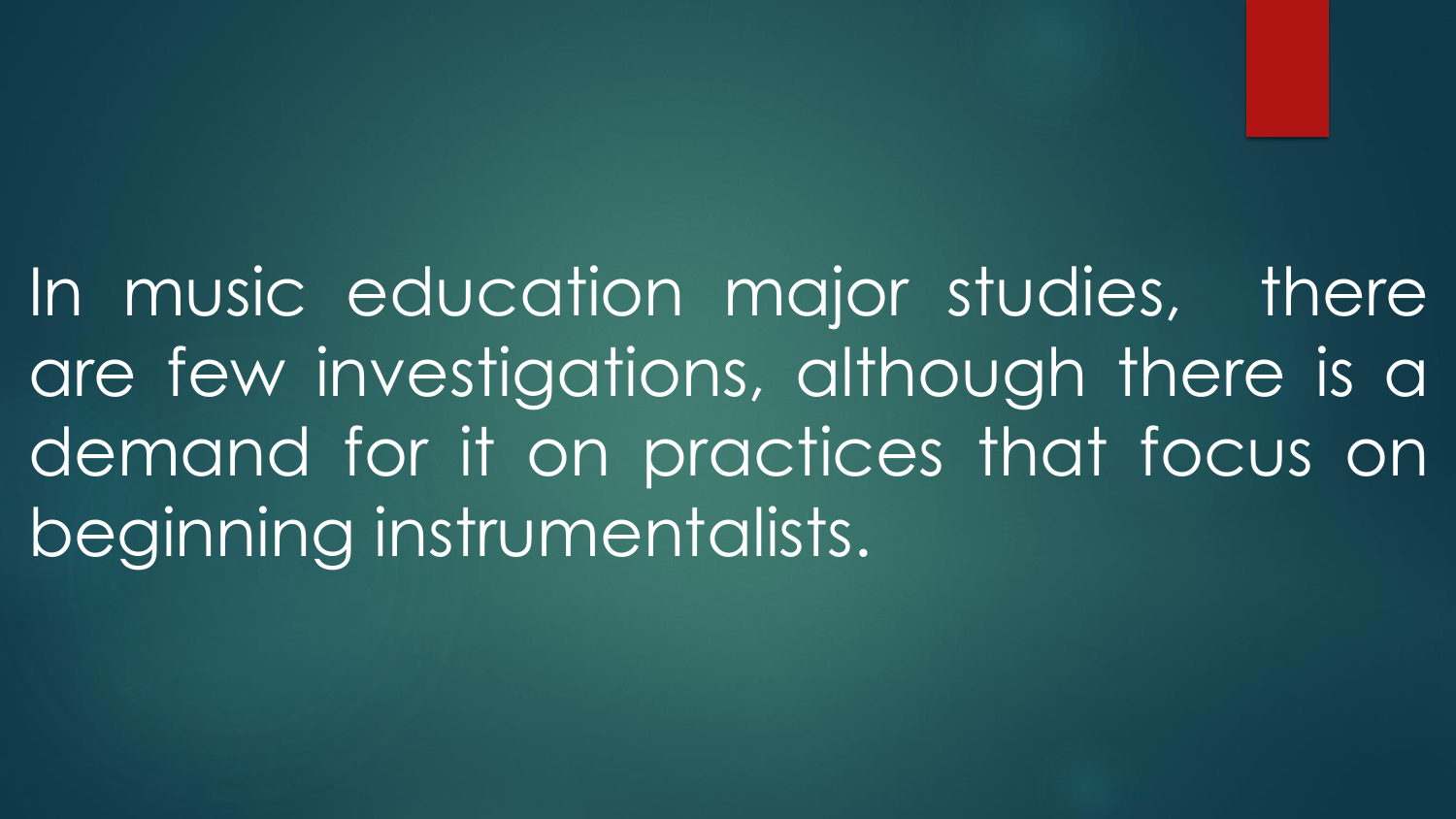$\blacktriangleright$ In this study we use as reference the Intellectual Styles of Sternberg, Wagner & Zhang (2007), trying to explain of this praxis.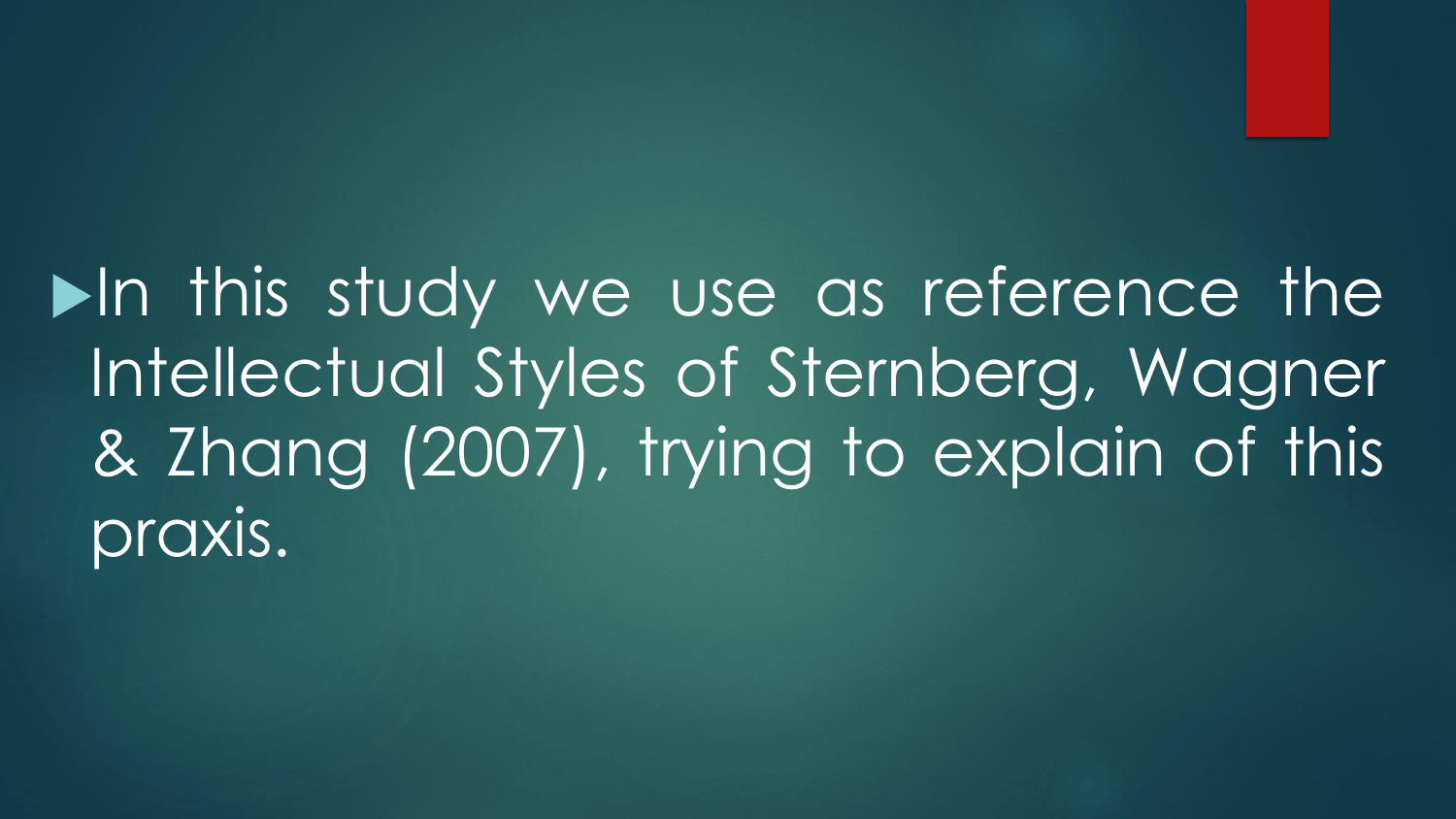## **Following Question**

**In the set of the set of the set of the sight** reading music of undergraduate students of music education in Brazil?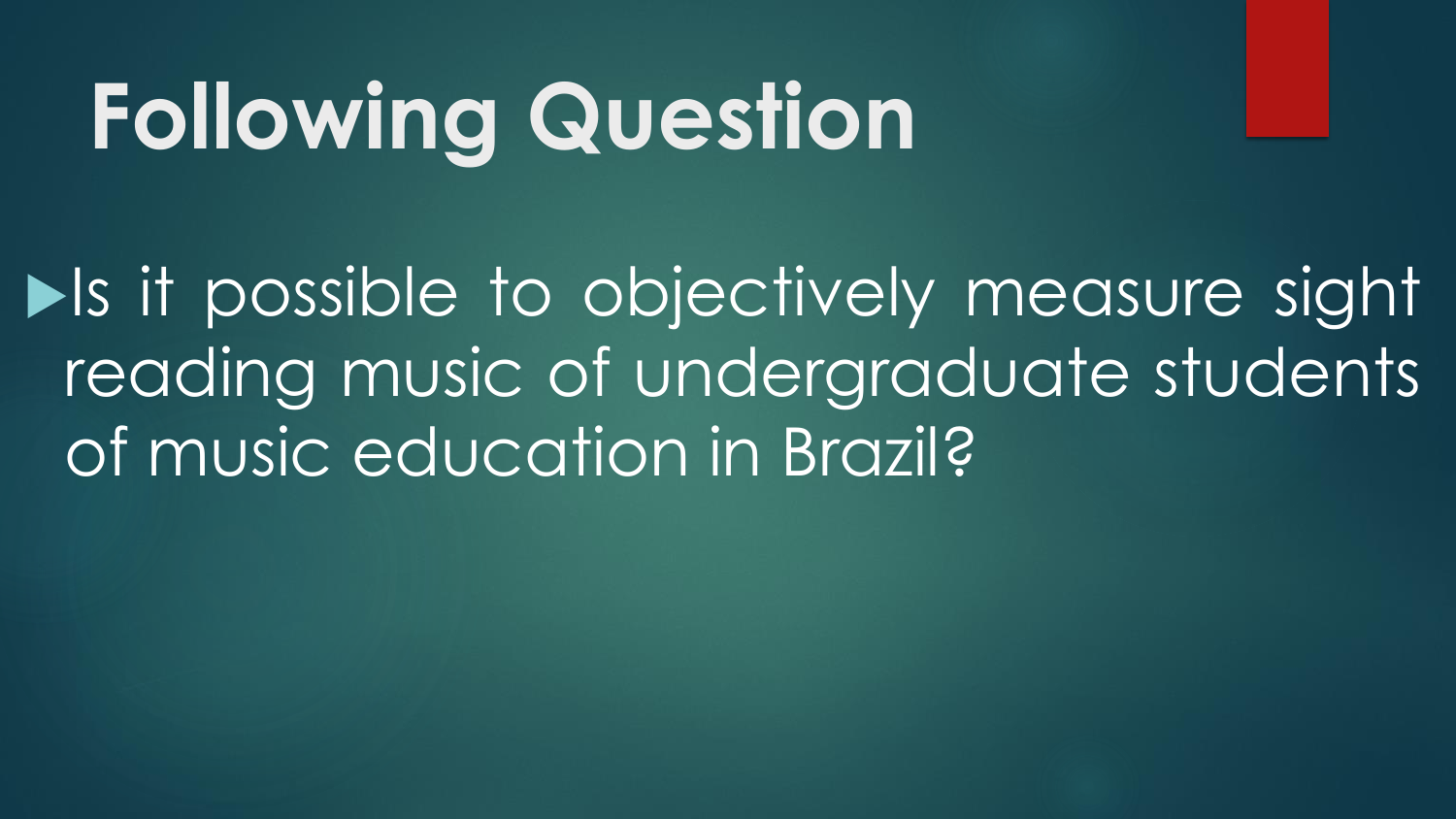**In** The Inventory Thinking Styles 2 will be used, and from that scale, a new instrument will be developed. The goal is to understand cognitively the assessment of sight reading of music education students in Brazil.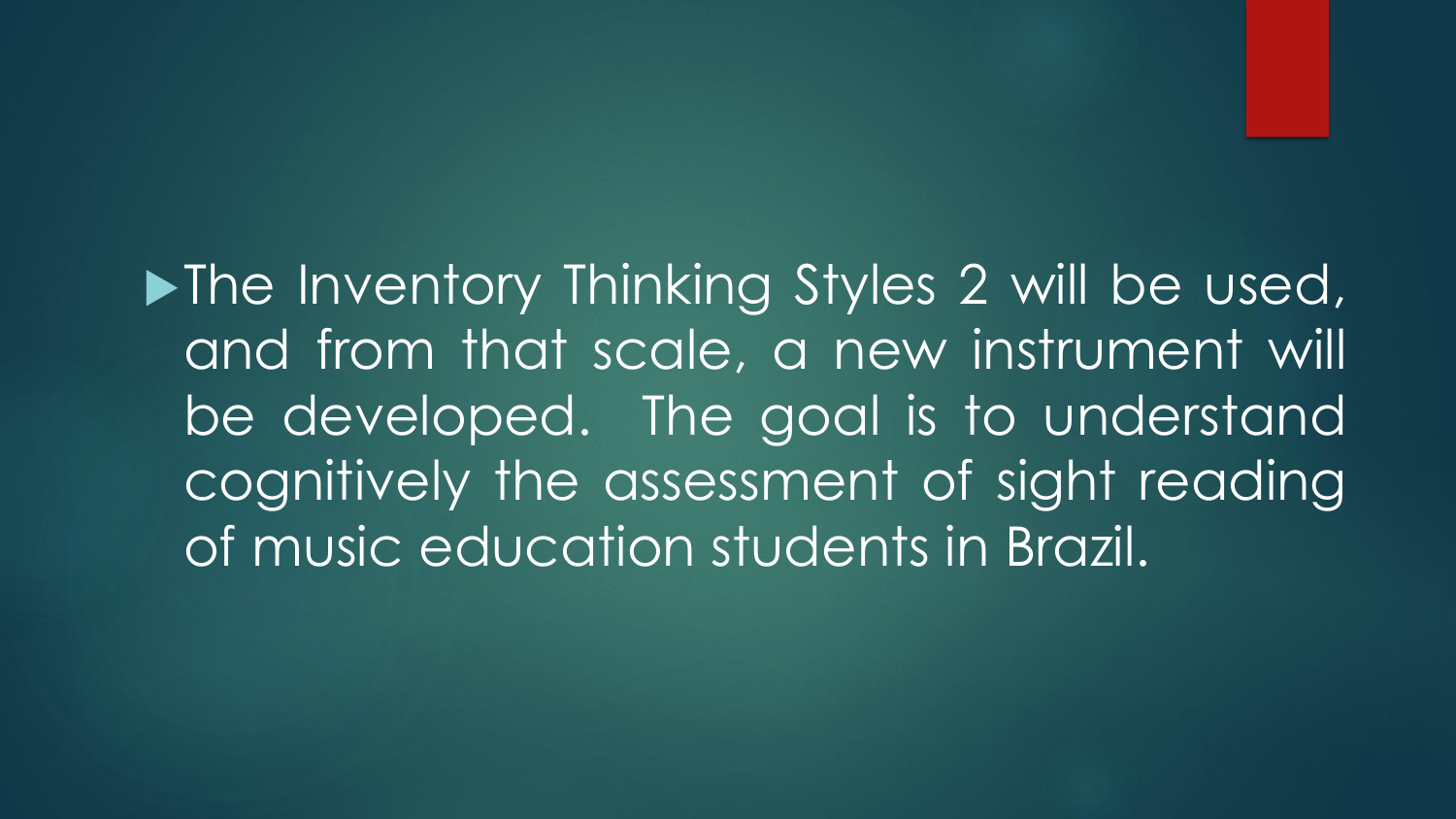**>Through the test "Revised Thinking Styles** Inventory II / TSI-R2", the students' cognitive processing patterns and their intellectual preferences will be assessed.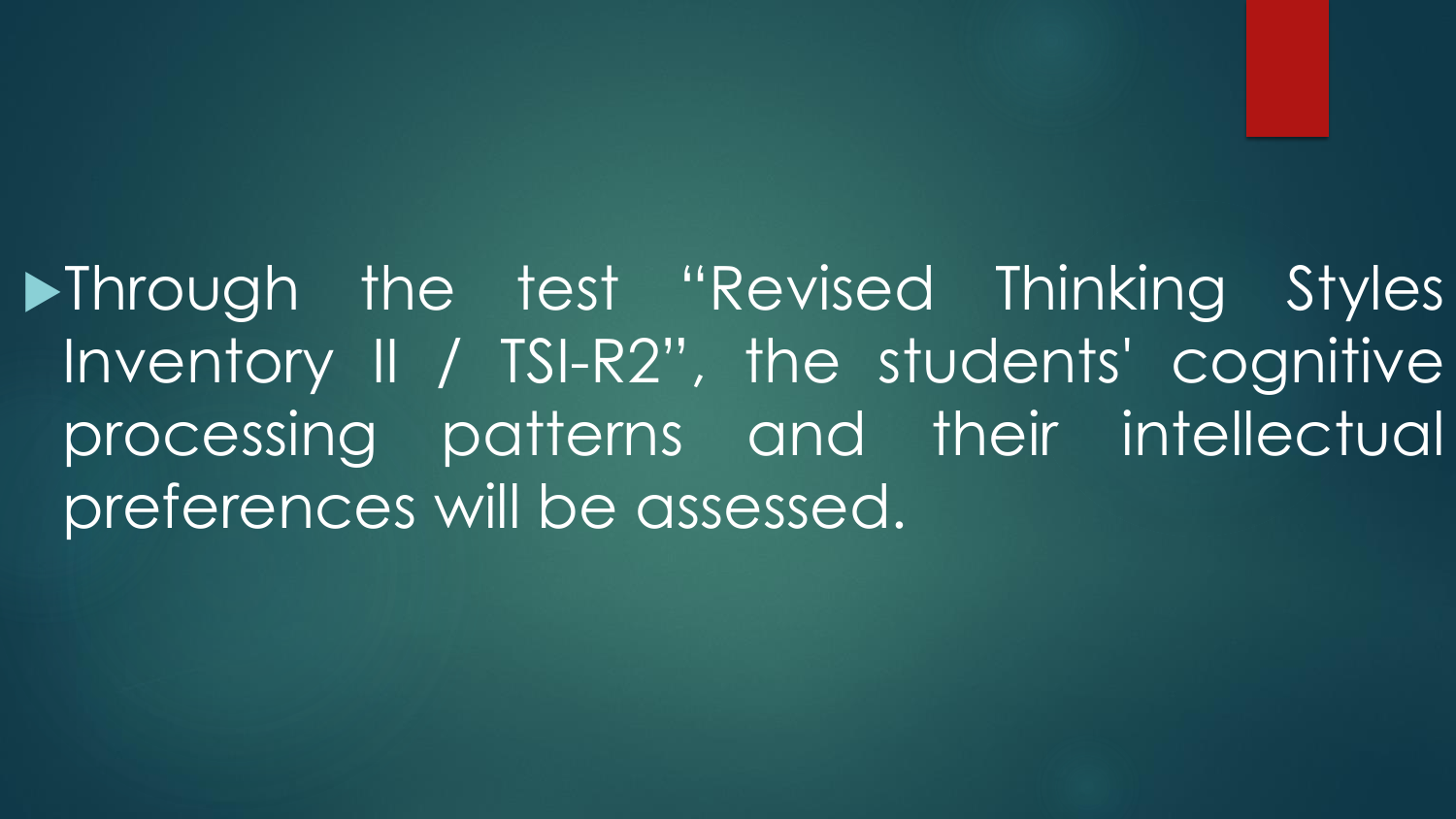**In This will provide support for developing a test** of the latent trait – sight reading of undergraduate students, observed by tested items with evidence of validity.